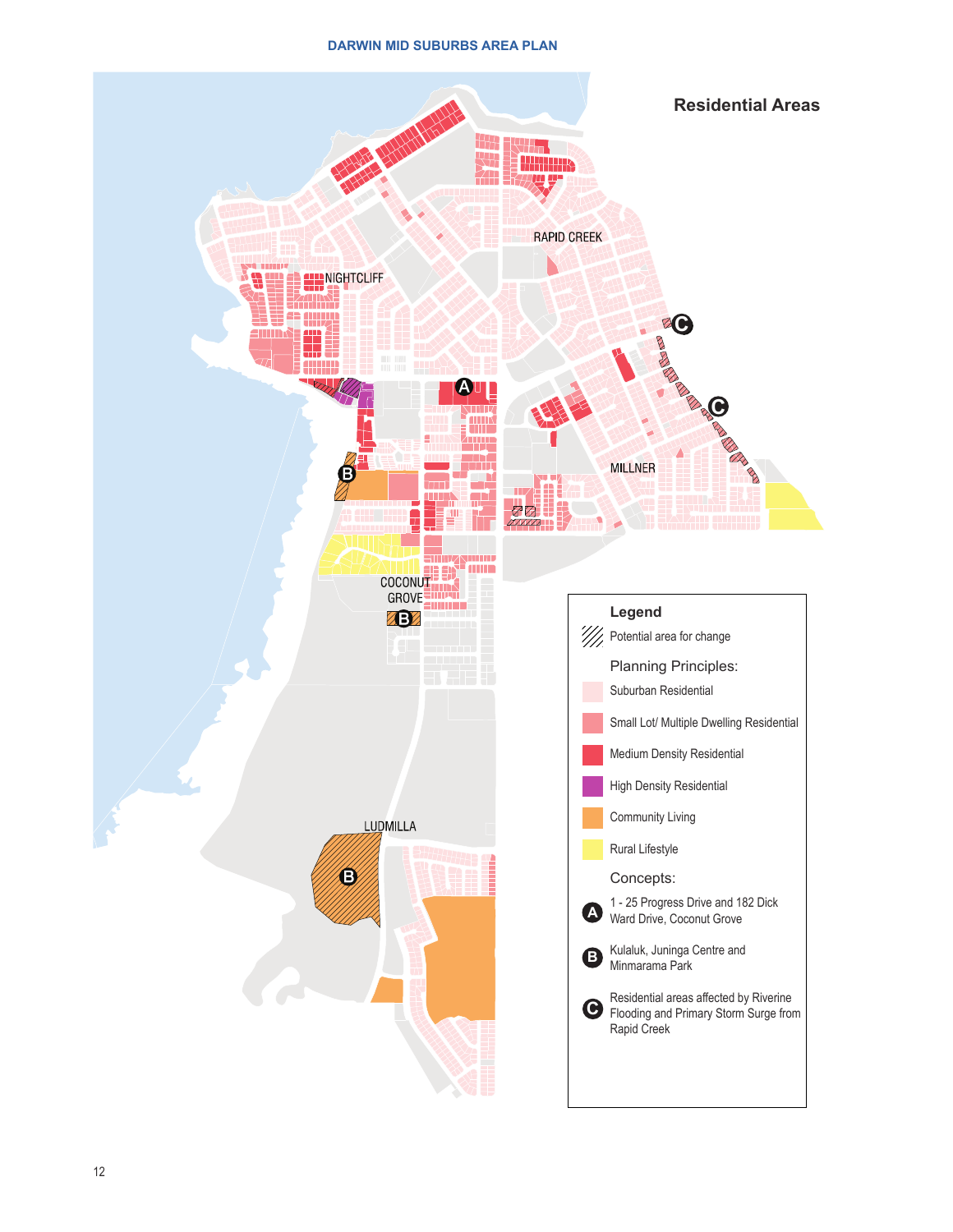## **C. Residential areas affected by Riverine Flooding and Primary Storm Surge from Rapid Creek**

*(Lots 1086, 1087, 1214, 1218, 1225, 1226, 1227, 1234, 1235, 1236, 1237, 1245, 1246, 1247, 1257, 1258, 1259, 1272, 1273, 1525, 1526, 1609, 1610, 1611, 1612, 1668, 1669, 1670, 1674, 1675 Town of Nightcliff)*

| <b>Objectives</b>                                                                                                                              | <b>Acceptable Responses</b>                                                                                                                                                                                                                                                                                                                                                                                              |
|------------------------------------------------------------------------------------------------------------------------------------------------|--------------------------------------------------------------------------------------------------------------------------------------------------------------------------------------------------------------------------------------------------------------------------------------------------------------------------------------------------------------------------------------------------------------------------|
| 1. A built environment that mitigates<br>against flood water inundation of<br>private property.                                                | Support the rezoning of lots to facilitate development<br>consistent with the height, density and other performance<br>criteria that apply to development within Zone MD (Multiple<br>Dwelling Residential), and only if consistent with Objectives 3 -<br>7 of this concept.                                                                                                                                            |
| 2. Consistent streetscape and built<br>form along Rapid Creek Road,<br>Millner.                                                                |                                                                                                                                                                                                                                                                                                                                                                                                                          |
| 3. Any use or development is not<br>to exacerbate the effects of<br>inundation in the locality.                                                | Development proposals (excluding open structures) are to<br>demonstrate that the development will not:<br>increase flood hazard or flood damage to other properties<br>or adversely affect flood behaviour associated with pre-<br>development flows; and                                                                                                                                                                |
|                                                                                                                                                | obstruct or otherwise cause localised stormwater flooding<br>$\bullet$<br>on adjacent lots.                                                                                                                                                                                                                                                                                                                              |
| 4. Maintain the safety of residents<br>during flood and storm surge<br>events and minimise potential<br>damage from inundation to<br>property. | Redevelopment of subject sites in areas affected by 1% AEP<br>flooding and storm surge risk must demonstrate the following:<br>development will not provide for habitable uses where floor<br>level of that part of the development is below the flood level<br>specified for that site, by building the habitable flood level<br>300mm above the flood height (be it the 1% AEP flood level<br>or Primary Storm Surge); |
|                                                                                                                                                | proposed construction materials, external treatment of the<br>$\bullet$<br>development, stabilisation of elevated building (such as<br>structural bracing) and provision of servicing infrastructure<br>are suitable to the location of the development and any<br>potential for flooding or erosion; and                                                                                                                |
|                                                                                                                                                | where fill is to be utilised to achieve the required floor<br>levels, providing a stable hard edge to any part of that<br>lot exposed to either flooding or storm surge to limit the<br>potential for floodwater to erode the building pads.                                                                                                                                                                             |